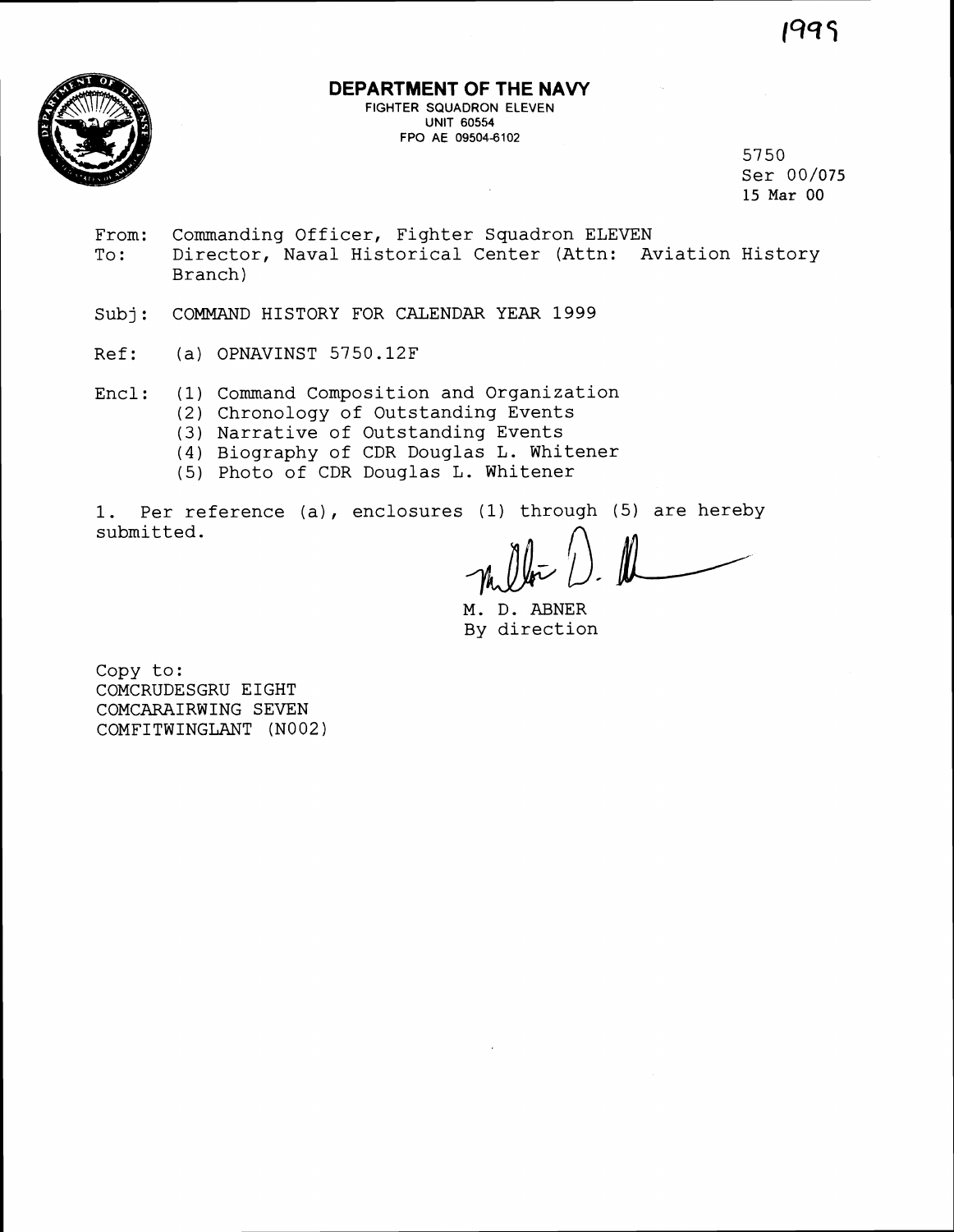## COMMAND COMPOSITION AND ORGANIZATION

COMMANDING OFFICER CDR Douglas L. Whitener

EXECUTIVE OFFICER CDR Milton D. Abner

LOCATION OF COMMAND Naval Air Station Oceana Virginia Beach, Virginia

ADMINISTRATIVE CONTROL ASHORE Commander, Carrier Air Wing SEVEN Commander, Fighter Wing, U.S. Atlantic Fleet Commander, Naval Air Force, U.S. Atlantic Fleet

OPERATIONAL CONTROL AFLOAT Commander, Carrier Air Wing SEVEN Commander, Cruiser-Destroyer Group EIGHT

AIRCRAFT F-14B Tomcat Tail Code "AG"

CARRIER ASSIGNMENTS USS DWIGHT D EISENHOWER (CVN 69) Homeported at Naval Station, Norfolk, Virginia

MISSION Fleet Air Superiority and Power Projection Missions, including: Combat Air Patrol, Air Intercept, Maritime Air Superiority, Strike, Strike Escort, Forward Air Control (Airborne), Close Air Support and Combat Search and Rescue.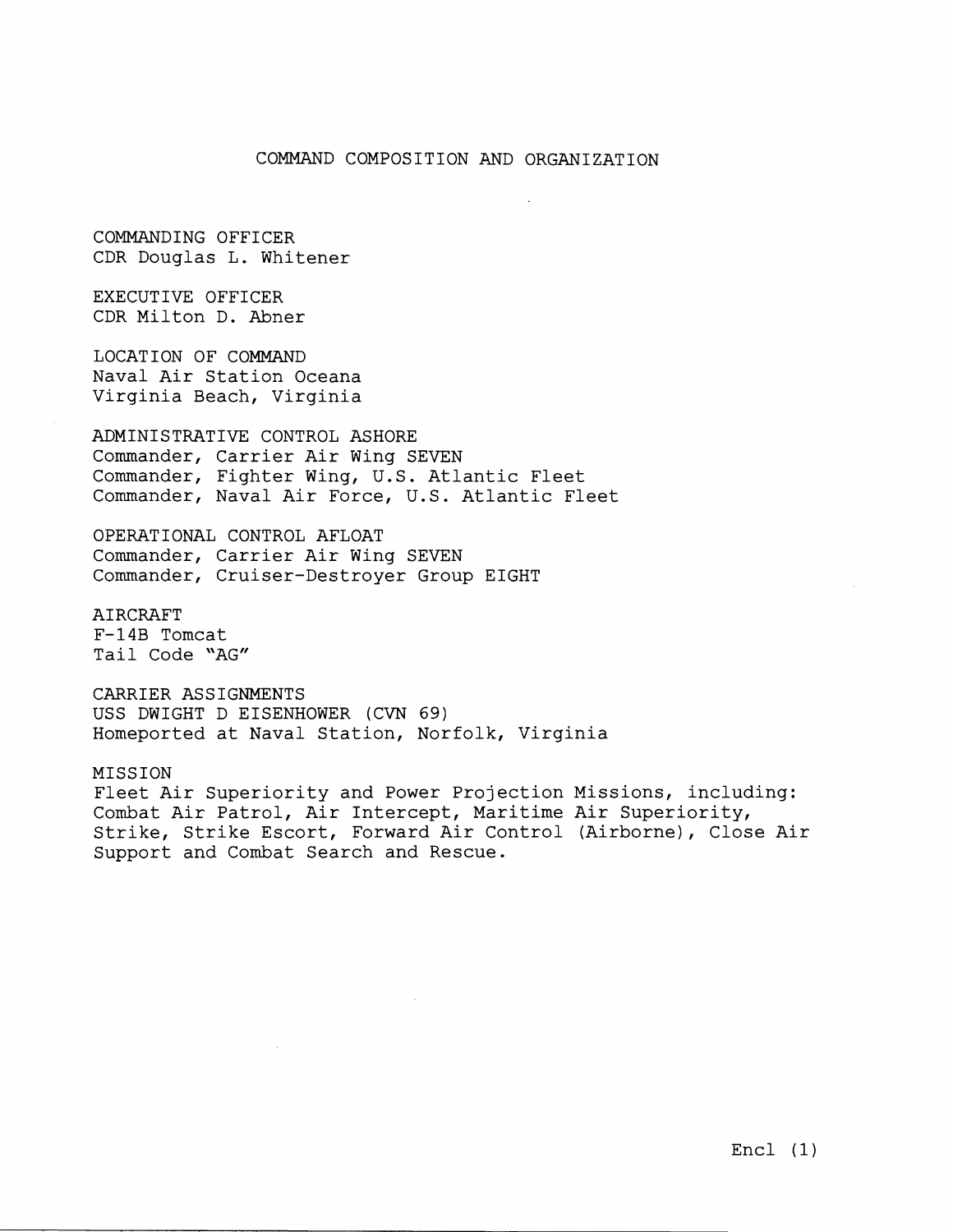## CHRONOLOGY OF OUTSTANDING EVENTS

*JANUARY* 01-08 Holiday Leave Period 24-31 Red Flag Exercise, Nellis AFB FEBRUARY 01-06 Red Flag Exercise, Nellis AFB 17-18 Fighter Derby, NAS Oceana MARCH 06-13 NAS Key West Detachment (ACM/Guns) 20 USS HARRY S TRUMAN (CVN 75) Air Show APRIL 12-13 LINK-EX 14-15 CWT Bomb Drop 20-21 NAS Oceana Missile Exercise 27-30 Air-to-Air SFARP, NAS Oceana MAY 01-14 Air-to-Air SFARP, NAS Oceana JUNE 07-18 Air-to-Ground SFARP, NAS Fallon 21-25 FAC (A) Training, NAS Fallon JULY 08-23 TSTA on board USS DWIGHT D EISENHOWER (CVN 69) AUGUST 11-31 CVW-7 Weapons Detachment, NAS Fallon SEPTEMBER 01-03 CW-7 Weapons Detachment, NAS Fallon 15-19 NAS Oceana Air Show 25-30 COMPTUEX on board USS DWIGHT D EISENHOWER (CVN 69) **OCTOBER** 01-29 COMPTUEX on board USS DWIGHT D EISENHOWER (CVN 69) NOVEMBER 25-29 Thanksgiving Holiday Leave DECEMBER 03-18 JTFEX on board USS DWIGHT D EISENHOWER (CVN 69) 19-31 Holiday Leave Period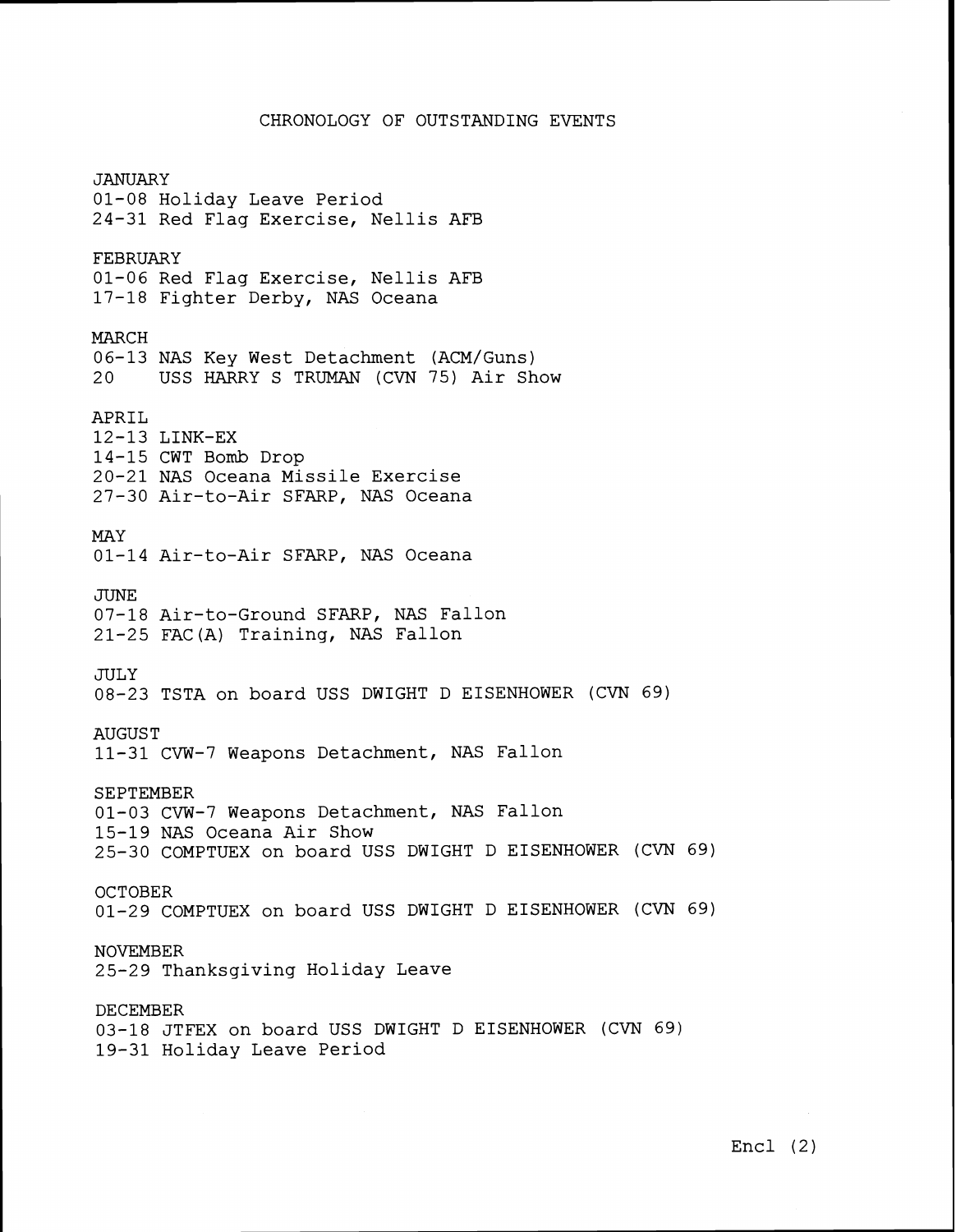## NARRATIVE OF OUTSTANDING EVENTS

The beginning of 1999 found the Red Rippers coming off a well-deserved holiday leave period after a busy and successful 1998. CDR Doug Whitener and CDR Milt Abner settled in as the new Commanding Officer and Executive Officer, respectively, assuming command on 4 December 1998. With a Mediterranean and Arabian Gulf deployment beginning in February 2000, the Rippers wasted no time in preparing for their upcoming schedule.

On 23 January 1999, six Ripper F-14Bs flew to Nellis Air Force Base outside of Las Vegas, Nevada to participate in Red Flag. Red Flag is an exercise that brings together many Air Force and Navy airborne platforms for large strike missions and airborne intercepts, giving aircrew an unparalleled opportunity to train with these different assets.

Returning home to NAS Oceana from Red Flag on 6 February 1999, the Red Rippers also got to practice and show the skills closer to home, participating in the annual Fighter Derby. Fighter Derby is an intense competition between all F-14 Tomcat squadrons in air intercepts and air combat maneuvering. The Red Rippers beat out the competition and took first place for the second year in a row.

The Rippers used the month of March 1999 for unit level training. This training included Night Vision Goggle flights, LANTIRN and Laser Guided Bombing missions, getting aircrew current and proficient with the lethal weapons systems of the Tomcat. This training showed itself in an early April 1999 Missile Exercise where aircrew successfully guided seven missiles to impact. In mid-April 1999, VF-11 launched into pre-deployment training, beginning with the Strike Fighter Advanced Readiness Program (SFARP). Concurrent with the initial one week Ground School, the squadron participated in three weeks of intercepts and ACM, honing the airborne fighting skills of the Ripper aircrew. Maintenance personnel provided mission capable jets on a daily basis to support the syllabus, proving once again that Red Ripper maintenance is one of the best in the entire world.

With air-to-air SFARP ending in mid-May 1999, the Rippers used the remaining weeks of the month for unit level training prior to traveling to NAS Fallon for air-to-ground SFARP. Utilizing the tremendous facilities and ranges that NAS Fallon has to offer, the Red Rippers received advanced training in Air Intercept, Strike, Strike Escort, Close Air Support and Combat Search and Rescue missions. As many Rippers returned home after three intense weeks of training, four aircrew remained for an additional week to successfully complete and earn their FAC(A) qualifications.

July 1999 opened with Field Carrier Landing Practice and continued air-to-air and air-to-ground training. VF-11 aircrew successfully carrier qualified on board their new home, the USS